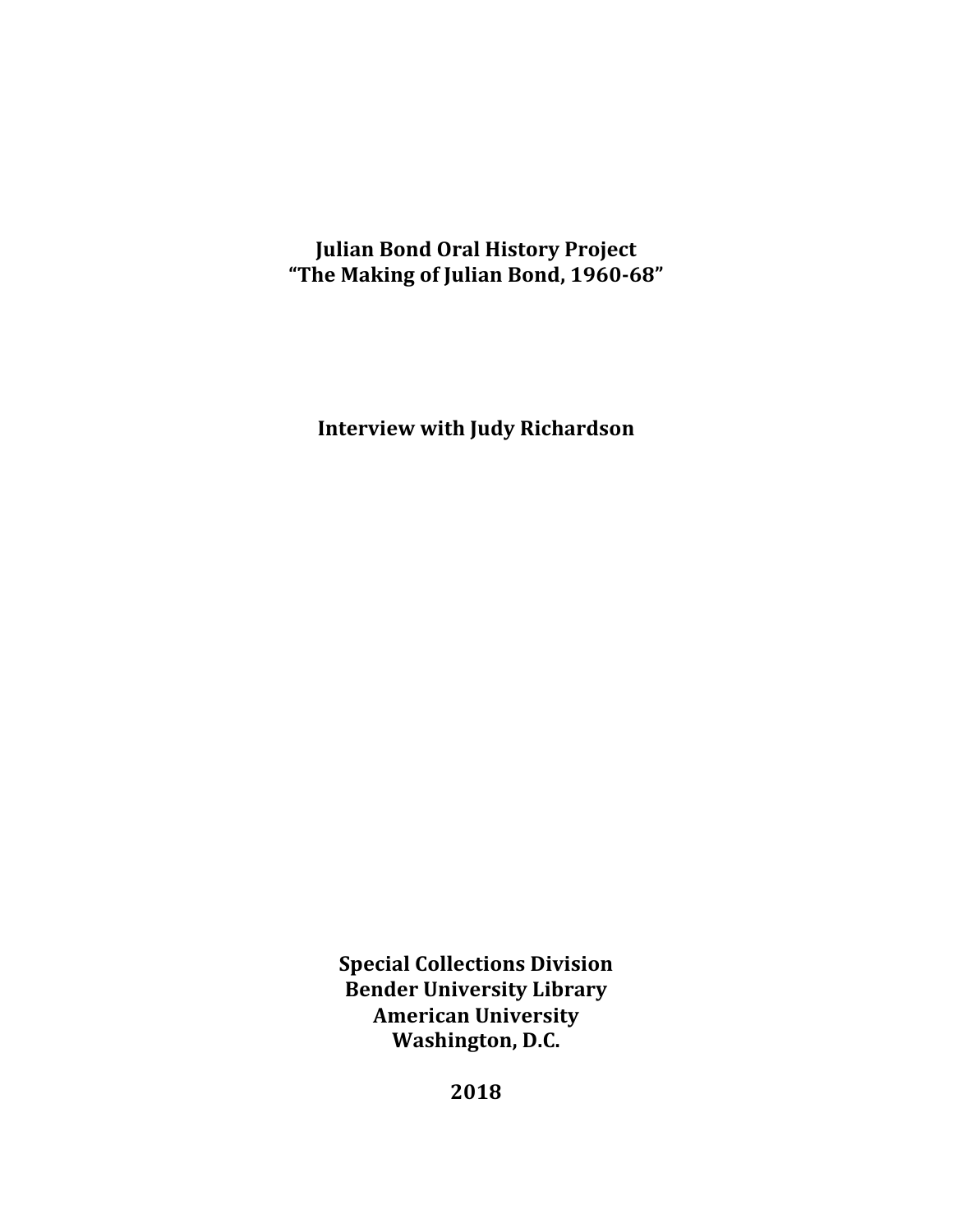#### **PREFACE**

This interview is part of an oral history project entitled, "The Making of Julian Bond, 1960-1968." Unless otherwise indicated, the interviewer is Gregg Ivers, Professor of Government and Director, Julian Bond Oral History Project, American University.

The reader is encouraged to remember that this transcript is a near-verbatim transcription of a recorded interview. The transcript has been edited for minor changes in grammar, clarity and style. No alteration has been made to the conversation that took place.

Notes, where and when appropriate, have been added in [brackets] to clarify people, places, locations and context for the reader. Ms. Richardson reviewed the transcript for accuracy.

#### **Biographical Note for Judy Richardson**

Judy Richardson entered the civil rights movement in 1962 while a first-year student at Swarthmore College in Swarthmore, Pennsylvania. She joined the Students for a Democratic Society (SDS) during freshman year and began taking part in local demonstrations and sit-ins during her first semester. By her second semester, Ms. Richardson was participating in protests led by the Student Nonviolent Coordinating Committee (SNCC) along the Eastern Shore of Maryland. She left Swarthmore before her sophomore year, moving to Atlanta to work in the SNCC national office. For the next three years, Ms. Richardson was active in local sit-ins, worked in Greenwood, Mississippi during Freedom Summer 1964 and participated in the 1965 voter education project in Lowndes County, Alabama. She moved back to Atlanta that summer to manage the campaign office of Julian Bond, who ran successfully for a seat that year in the Georgia legislature. A noted author, educator and documentary filmmaker, Ms. Richardson was a key researcher and producer for the Emmy Award winning documentary series on the civil rights movement, "Eyes on the Prize" and is co-editor of *Hands on the Freedom Plow*, a collection of essays about women's involvement in SNCC. She is a member of the SNCC Legacy Project.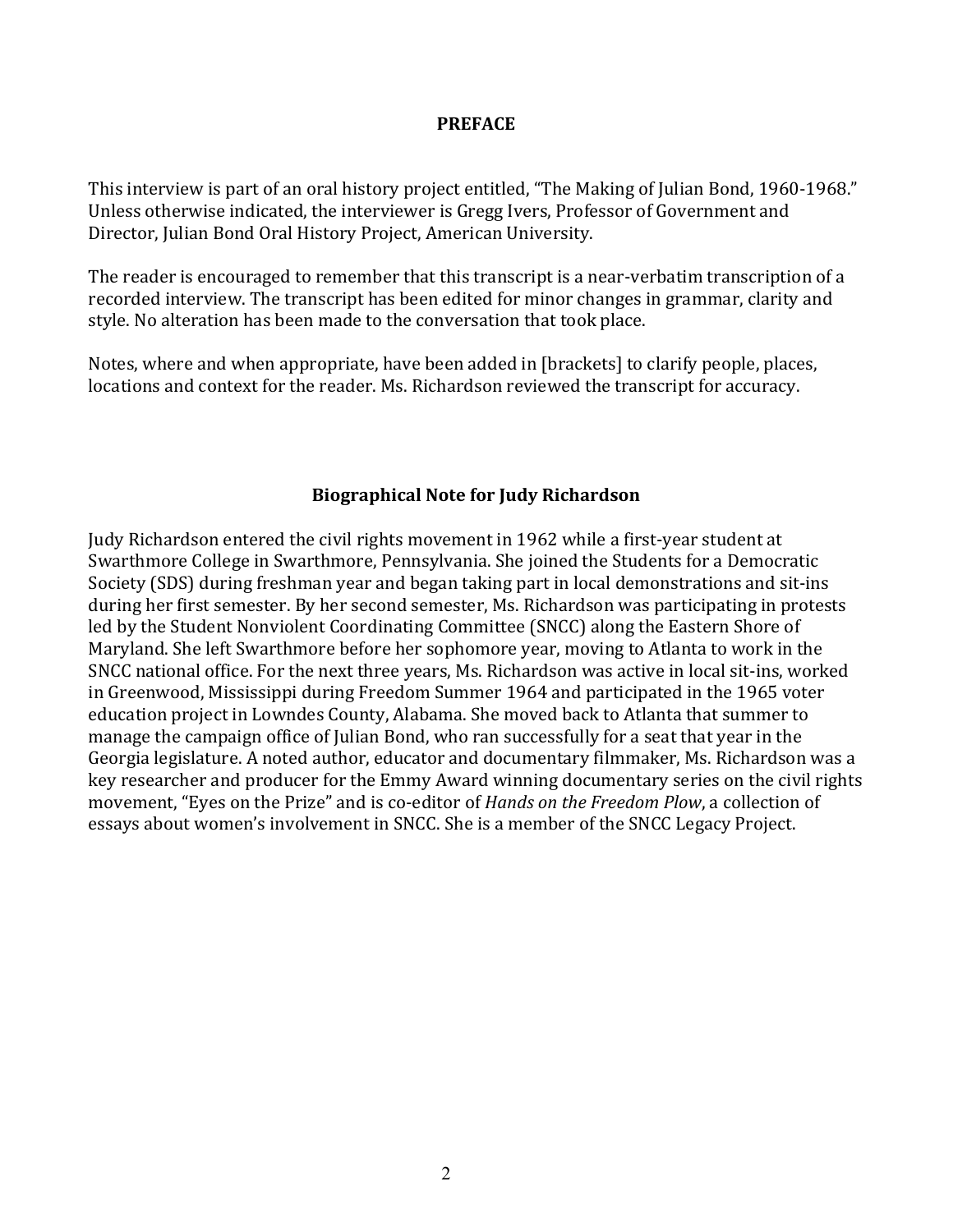# **Julian Bond Oral History Project "The Making of Julian Bond, 1960-68" American University**

**Judy Richardson Interview (03-JBOHP) August 9th, 2018 Silver Spring, Maryland** 

## **Interviewer: Gregg Ivers**

# Code: Gregg Ivers [GI] Judy Richardson [JR]

GI: Today is Thursday, August  $9<sup>th</sup>$ , 2018 and we at the home of Miss Judy Richardson in Silver Spring, Maryland, to conduct an oral history interview for the Julian Bond Oral History Project, an undertaking sponsored in part by the School of Public Affairs at American University. My name is Gregg Ivers. I am a Professor of Government at American University and also the director of this project. This interview, as well as a transcript, will be available through the Special Collections Division of the Bender Library at American University. Dating back to the early 1960s. Ms. Richardson has had a long and distinguished career as a civil rights activist, author, educator and documentary filmmaker. Ms. Richardson was a key member the research and production team for the Emmy Award winning series, "Eyes on the Prize" – narrated incidentally by Julian Bond. We'll have the pleasure this afternoon of learning more about Judy Richardson and specifically her memories and impressions of Julian Bond. Ms. Richardson, what an honor and privilege to be here with you this afternoon. Thank you so much for welcoming me into your home and taking time in your schedule to speak with me.

JR: Thank you, Gregg.

### **ENTERING THE SOUTHERN FREEDOM MOVEMENT**

GI: Tell us a little bit about your background and what led you into the freedom movement.

JR: Well, I grew up in Tarrytown, New York about 45 miles north of New York City. My father was one of the primary organizers of the United Auto Workers Local at the plant, which is where everybody's father worked, including mine. We lived "Under The Hill," which is still called "Under The Hill," in Tarrytown, New York. When I was seven, they pulled me out of class because he had had a heart attack on the assembly line. My mother became a working parent. She'd been a stayat-home mom before that and so she got me through to Swarthmore College. She got my sister through Bennington [College]. I go to Swarthmore, and my first year there I find out that there's an SDS [Students for a Democratic Society] chapter on campus. I had never heard of SDS before.

But I started going because I just want to see what I can get into my freshman year. I find that they are doing a lot of campaigns around workers' rights, trying to organize the all-black, all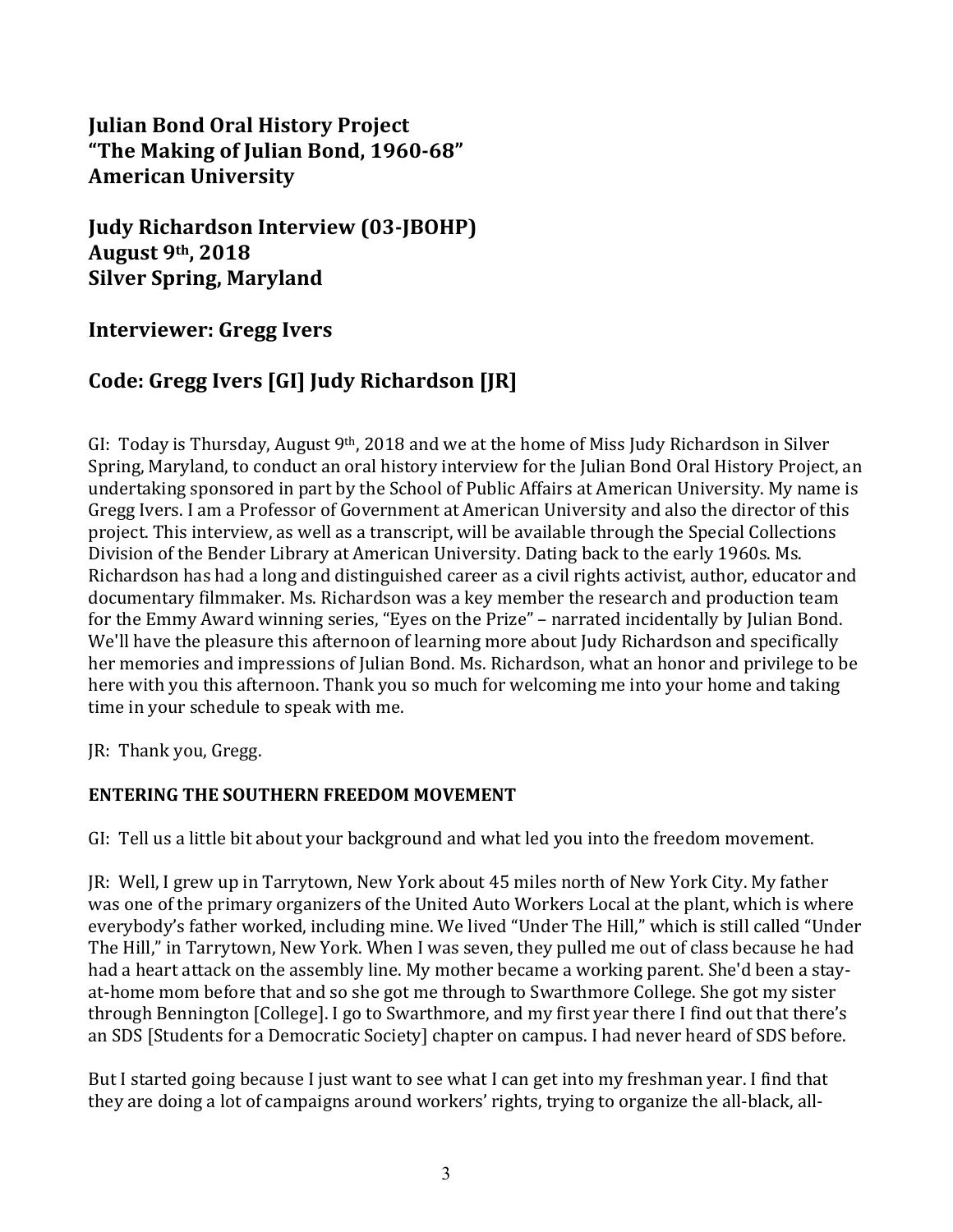female cafeteria staff for better working conditions and higher wages. I am part of that staff because I'm a work-study student - I had received a four-year, all-paid scholarship, so there's work-study for that. I become part of that and they're also trying to desegregate public facilities in Chester, Pennsylvania – Pennsylvania [laughs]! The third thing they're doing is working with this local movement in Cambridge, Maryland, which is on the Eastern Shore of Maryland, to desegregate facilities there. So again, I go to these meetings to find out what's going on.

I start getting arrested when we do bus trips down to Cambridge. And that was a SNCC [Student] Nonviolent Coordinating Committee] project because Gloria Richardson, one of the major local leaders of that Cambridge, Maryland, movement, had asked for SNCC's help, and so they had sent one of the major SNCC veteran organizers, Reggie Robinson from Baltimore. I had decided, okay, I'll take off my next semester, which would be the first semester of my sophomore year. And just one semester. I go down to work in Cambridge, Maryland for that semester. When I get there, they're doing demonstrations. Reggie Robinson, at some point says, "I'm going to a wedding in Ohio." It was a SNCC couple - Bill Hansen, who was white, and Ruthie, Ruthie - I can't remember her last name – she was from southwest Georgia, and they were being married in Ohio. Reggie and I take this train to Ohio. I don't know either of these people. I somehow become the matron of honor for Ruthie. On the way back Reggie says, "Oh, why don't we just stop by the national office [in Atlanta] on the way back to Cambridge?" And so we do. That's when I first see the national office.

# **JOINING SNCC**

- GI: That's how you end up in Atlanta?
- JR: Yes.

GI: So what happens once you get there?

JR: Okay, I get to the office. Again, I'm thinking I'm on my way back to Cambridge, Maryland. It was this little office right on a side street,  $8\frac{1}{2}$  Raymond St; we had 6 and  $8\frac{1}{2}$  Raymond St. It was right near a barbershop or beauty parlor. I can't remember which one. And it was on the second floor. When you first looked at it, I mean we're talking about this teeny, tiny street. We look through this window on the door because the SNCC office is on the second floor. You look through this window that only shows stairs.

I see Reggie go in. He opens the door and sees this guy at the top of the stairs who is sweeping the floor and the stairs. I see Reggie go over and he's hugging this man who has these overalls on and I'm thinking, "How egalitarian SNCC must be because this guy is obviously the custodian!" Then I hear this custodian person say, "Hey man, how you doing?" No, no, he says, "Hey, cap'n, how you doing?" And he and Reggie are hugging like long, lost brothers and I'm thinking, "Oh, this is wonderful." It turns out this guy in the overalls is Jim Forman, the executive secretary of SNCC. I come up and Forman finds out that I am at Swarthmore, so he assumes that I can write a literate sentence. He knows that I can also type ninety words a minute because he asked me. and I also mention that I can do what was known then as Gregg's Shorthand, which I always say is like texting but with symbols [laughs].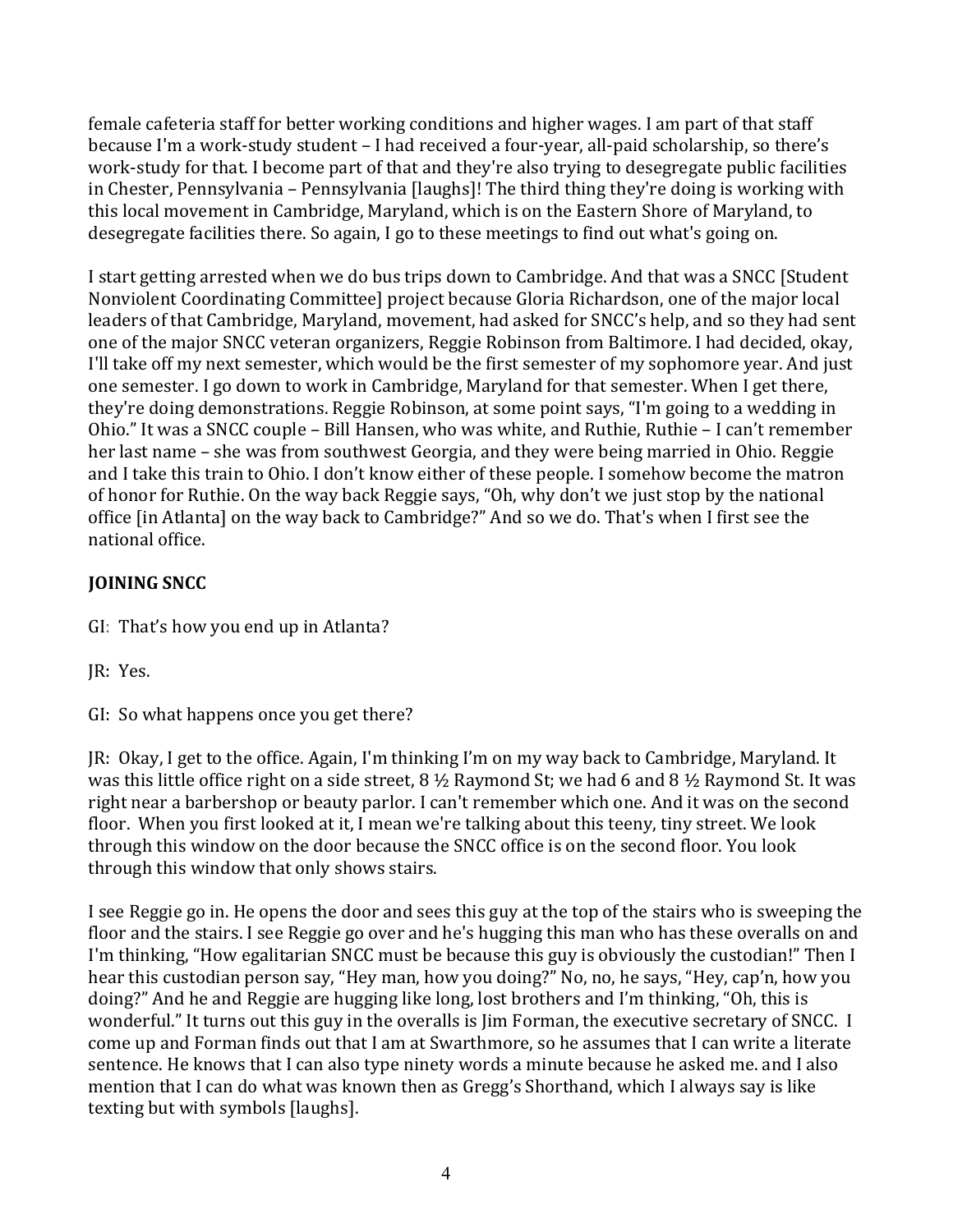And so he says, "No, you're not going back to Swarthmore. Come save me. You will be my secretary." I become his secretary. Reggie goes back to Cambridge, Maryland. And I stay there as Forman's secretary in this teeny, tiny little SNCC office. What it did for me was give me this bird's eye view of all the expanse of the national office. I see the various friends of SNCC all over the country. I learn about the main fundraising office in New York. It's about Chicago; it's about the friends of SNCC; it's the campus friends of SNCC. The print office is on the bottom floor. It has the photo department with Danny Lyon and Tamio Wakayama. The research department with Jack Minnis. All these things are part of this youth group, which I am coming to find out is really the only youth-led, and only black leadership-led, national civil rights organization.

Really, this is unusual within the national civil rights organizations, particularly in terms of being youth-led, because everybody was knocking on being nineteen, twenty, twenty-one years old. When I come in, what I see are all these people and they're all busy.

They all seem to be doing things. I see Julian [Bond] for the first time. And this is when I found out that he is the Director of Communications. And he's typing away because Julian, as long as I knew him, could type with two fingers faster than anybody I knew. I mean, when I say I type ninety words a minute, I mean that's with all fingers. Julian is doing his thing. And he always had this cigarette coming out of his mouth and the ashes just fell wherever they fell. He always seemed intent, always doing something. So I see him. I see Mary King. I see Bobbi Yancy, who later becomes second in command of the Schomburg [Center for Research in Black Culture] Library in New York. She was head of black campus recruitment [for SNCC] at that point.

#### GI: And this is what year?

JR: This would be ... I land there in October 1963. Probably late October, early November 1963, because that's when I came down from Cambridge. And that's when I see Julian typing. Mary King was in the same office. I see Bobbi Yancy. I see Dinky Romilly, who becomes Forman's second wife, although not then. She's in this teeny, tiny little office we have. I end up working in the national office. 

### **MEETING JULIAN BOND**

### GI: What was your first impression of Julian?

JR: Busy, busy, busy. Busy. I didn't joke a lot at that point because I didn't know him that well. I didn't know that he had this rapier wit, which I later come to find out, but only after I get to know him. I mean you have to understand, I know nothing about anything, right? I'm coming from *tabula rasa*. All of this is so new to me. All the people I meet are like heroes to me. They're changing the world as I know it. A lot of them look like me, which I'd never seen in Tarrytown. I'm just in awe of everything, and I'm also, in some ways, a little afraid of everybody because they know so much more than I do. And Julian, when he would speak in meetings, people would listen to him because he was always so clear. He always seemed to come from such a foundation of experience and knowledge. I come to find out that he was the head of the Atlanta movement, or, really, part of the leadership, along with other people. All of these young people like Julian are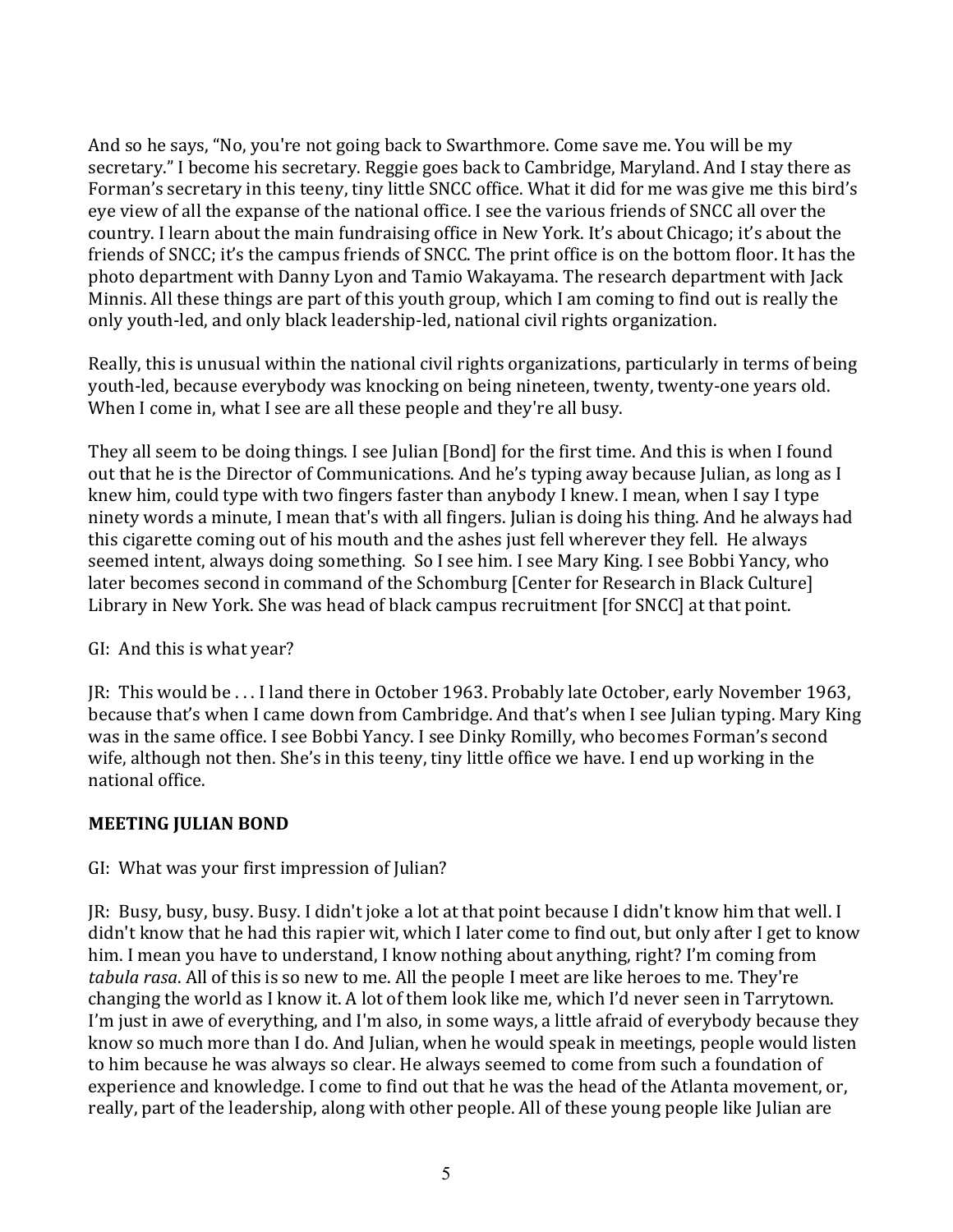coming out of campaigns in a way that I had no knowledge of. Look, I'm from Tarrytown, New York - the home of [novelist] Washington Irving. I didn't really come to know Julian that well until later on. So all of this is new to me.

GI: So before you get to Atlanta you had never heard of Julian Bond?

JR: Nothing.

GI: Didn't know about his work in the Atlanta student movement?

JR: No.

GI: Didn't know about his work with *The Atlanta Inquirer*?

JR: I barely knew about SNCC, okay? The only thing I knew about SNCC was through Reggie Robinson because he was a field secretary in Cambridge, Maryland.

GI: You mentioned a lot of impressive people. People who went on to have very distinguished careers and make very, very important contributions to the freedom movement. Standing out in that group could not have been an easy. Julian did. What made him stand out?

IR: Yeah. I'll say Julian stood out.

GI: Among those who stood out?

JR: Yeah, he stood out for me in the way that Forman stood out for me. In the way that Ruby Doris [Smith] stood out. He was part of this group of young people that were doing amazing things, so I don't know that he stood out any more than Ruby Doris did, who had done thirty days of "in jail, no bail" in Parchman Prison [in Mississippi]. I was just surrounded by this amazing group of people. Julian was one of those. I come to know him a little bit more when I'm working on his campaign [for the Georgia legislature in 1965]. But at that point he's just part of this amazing band of brothers and sisters in a circle of trust.

GI: Was it intimidating?

JR: Oh yeah, they were all intimidating. Julian was intimidating. Forman was intimidating. Ruby Doris was intimidating. Everyone was intimidating.

# GI: Intimidating how?

JR: Intimidating in the way that I knew nothing, and I knew I knew nothing. And I'm now surrounded by these people who have been active in the student movement for two, three, four years, right? What I'm seeing is people who are coming in and at staff meetings, having opinions not just about what's going on in their local movement, but also opinions about what's going on in Nicaragua or Ghana or these newly independent African nations. I'm hearing them know about the world in a way I never knew about. I'm just sitting there taking notes, right, because I'm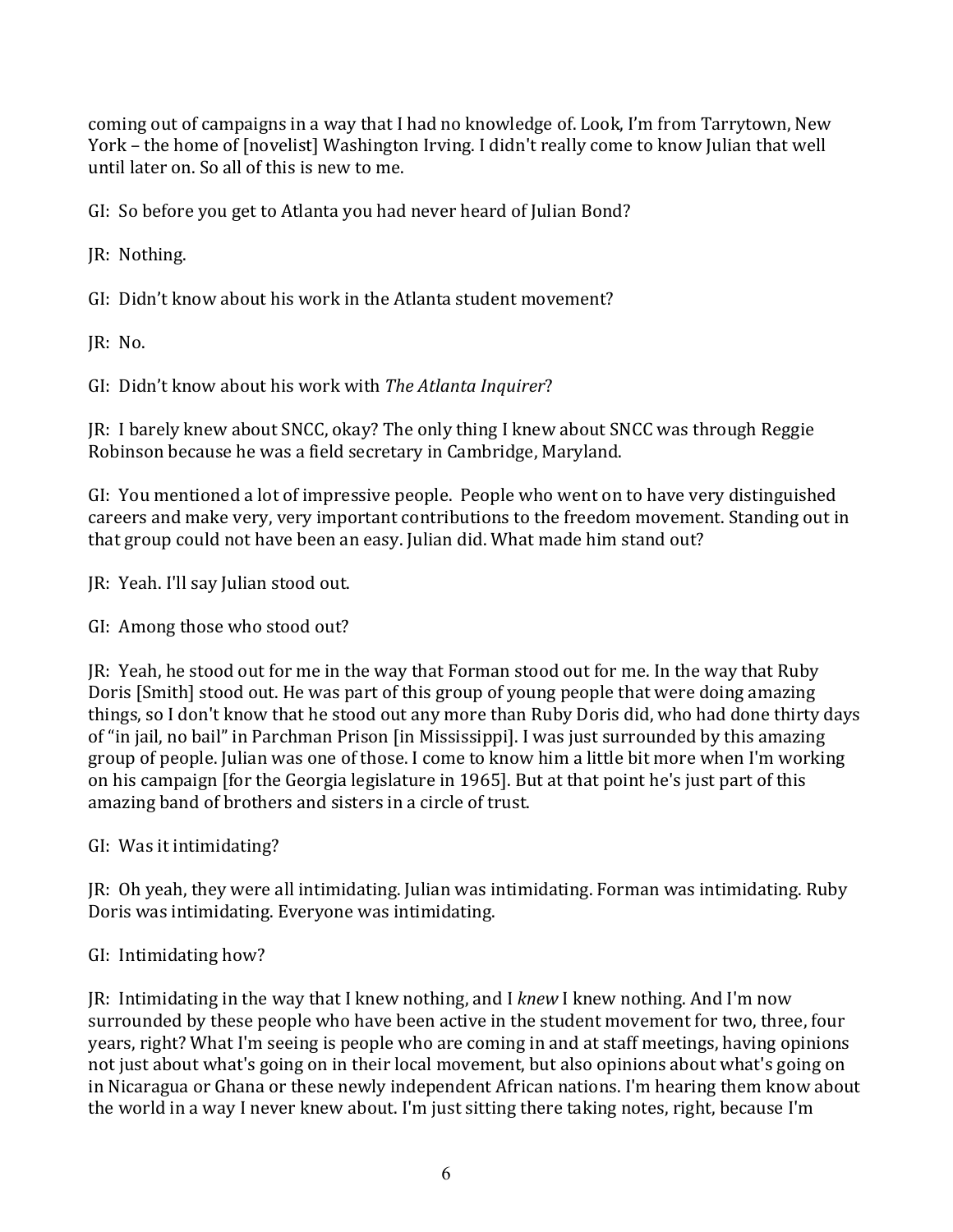Forman's secretary and I know shorthand. I have a piece in [the book], *Hands on the Freedom Plow*, where I talk about how I'm still doing the minutes because I was in awe of these people.

At the first staff meeting they're bringing in the executive committee and I'm taking down every single word these people are saying. I could do that because I knew shorthand but also because I'm in total awe of these people. I'm taking down everything that Ivanhoe [Donaldson] is saying, everything that Charlie Cobb is saying. And Casey Hayden, because she's so brilliant - all these people. It's like, "Oh, my God, these people are so brilliant and I know nothing!

That's what really does it for me. And Julian, among them, is part of that, the aura of what SNCC was. You know, he was just brilliant.

GI: Many people I've spoken with during the course of this project have said that Julian's sword was his pen. Is that an accurate assessment?

JR: Yes, absolutely.

GI: Can you tell us when you began to realize that Julian was something special?

Yes. First of all, it was just watching him work. I would hear Julian talking to Claude Sitton of The *New York Times*. I would sit there and listen to Julian talking to people who I had come to know as major journalists at the paper of record. And he's talking to them on an equal basis because Julian just knew so much and retains so much. I hate to say, because of the whole thing with black folks [lowers her voice], "You know, he was just so articulate." But he was! He was amazing like that. He could bring in all of this information and put it into context so that it made the struggle that we were dealing with real. And he only spoke the truth. It wasn't only that he had absolute integrity. But he made sure that when he said. Dottie Zellner, who worked with him before I got down there – and is still a close friend of mine -- Dottie said, "when we said there were fifty people at a mass meeting, there were fifty people at a mass meeting."

So, of course, when Claude Sitton of *The New York Times* hears Julian say, "We had fifty people at a mass meeting, he knows this is the truth because Julian is telling the truth. He's not going expand on it. He's not going to lie about it. He's not going to do what the idiot in the White House is doing. He will tell me the truth, you know? And so when Claude Sitton is talking, Julian is taking notes because he always took notes on everything. I learned about taking notes when I started working on [the civil rights documentary] "Eyes on the Prize." I learned about that from the people in SNCC. That way you could always go back to your notes and say, "No, no, you didn't say that here."

Julian also knew how to schmooze. He could sit in with journalists of any stripe. He's talking, and you could hear him, you could see him. He enjoyed people, he really had a love of people, including journalists. You would see him sometimes at meetings and he's talking to these folks, and he's talking in a kind of camaraderie-type way he knows how to. He just always met people on their own level, and he could do that because he had such an openness about him. I would say warmth but that's seems touchy feely and he was never touchy feely! But there was sense he had that he liked you – if he liked you – that he was able to show that.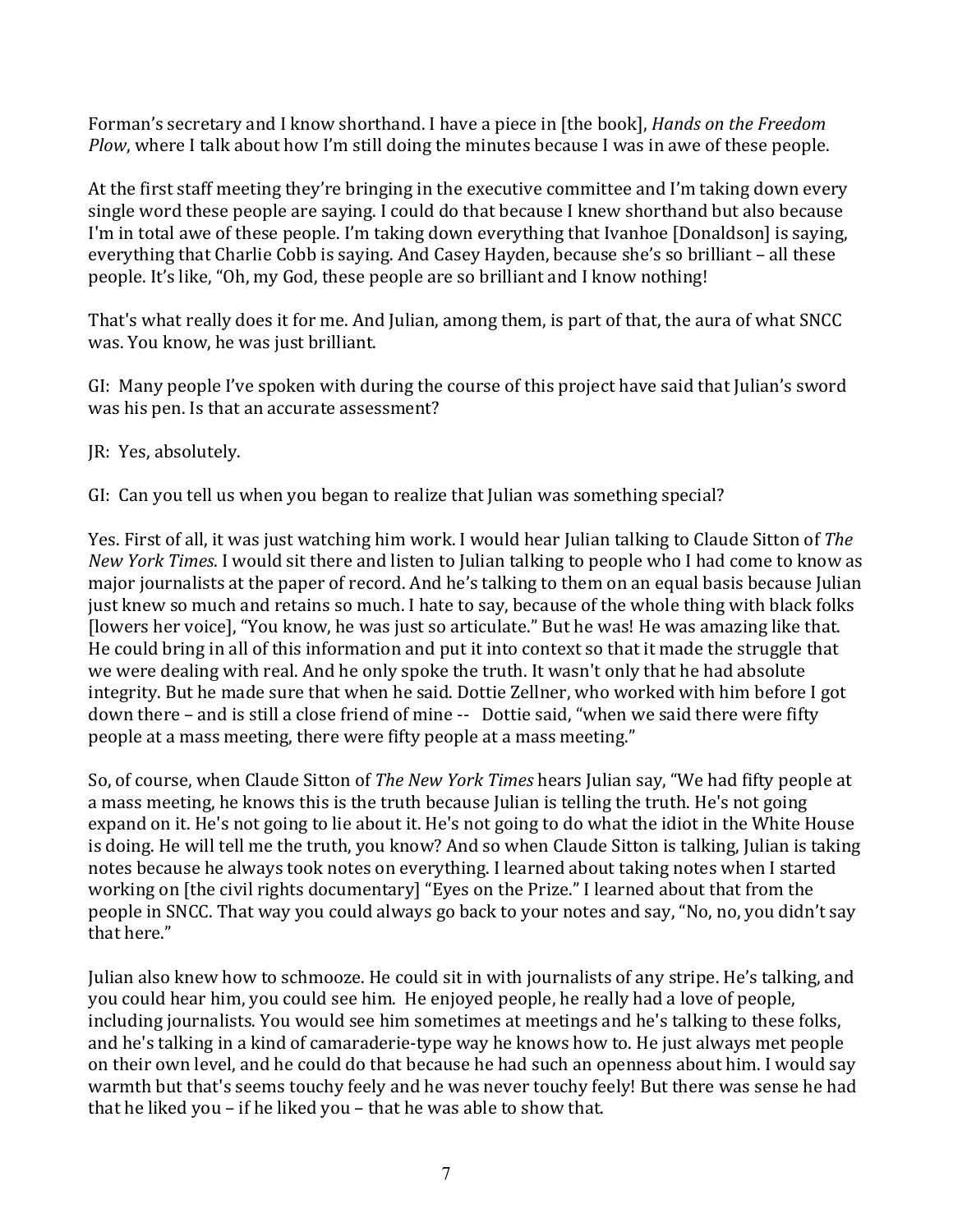GI: What was Julian's strength as a communications director? How was he able to communicate the message of SNCC and the other causes that were important?

JR: The brilliance of Julian was that he was able to talk about what SNCC was doing and make it real. But he could articulate it in a way so that regular people who do not know what we were dealing with could understand it. When he talks about how the FBI isn't doing diddly-squat to protect us even though it's federally mandated. When he talks about "X" mass meeting. And when he's talking about all this to the press – and that could be local radio, it could be the print journalists – he's interpreting it in a way that makes him able to "story-tell" that, while at the same time being very, very factual. You can see the way Julian brings it. The way Julian framed it, you can see this story happening in front of you. When he says something that allows people to understand, "We are trying to register black voters without getting them killed," he makes that real through the storytelling. When he talks about Mrs. [Fannie Lou] Hamer getting beaten in 1963 in a jail cell in Winona, Mississippi, with June Johnson who was fifteen years-old, with Annell Ponder and others, he could make that real because he brings it forward by story-telling it, by making these people real to the folks who were listening to him.

He had a gift for being so genuine and so principled but telling  $[the story]$  in a way that everybody could understand it. And he's doing that with journalists, but he's also doing that with regular people. He's also talking, maybe, to the Friends of SNCC in Detroit. Now certainly the Friends of SNCC person [in Detroit] is doing that as well. But he's also, in addition to talking to journalists, he's also getting out The Student Voice. And he's writing it with Mary King or Dottie Zellner. He's making sure that they're short [stories], that they're not too big, that they're not unreadable reports of some of the things that are going on.

He's working with the photo department - Danny Lyon or Tamio Wakayama - he's coordinating with all those folks so that what goes out is definitely SNCC's voice because he's the editor of The *Student Voice*. This is at a time when even the black press is not necessarily as much in the vanguard as we are. The reason he works with the  $\ldots$  what was the name of it?

### GI: *The Atlanta Inquirer*.

JR: Right. *The Atlanta Daily World* was the really right-wing Republican paper, black paper. He still works on *The Atlanta Inquirer* while he's still going to Morehouse because he knows there has to be another voice that will represent what's really going on in the student movement. Well, he's able to talk to a lot of the black press in a way that they will understand. So, *The Atlanta Daily World, Chicago Defender, Baltimore Afro-American, The Pittsburgh Courier, all of those black* newspapers that are getting the news out, and not necessarily in the same way that we were. I mean, we were very progressive in our way of thinking about things. We're not just talking just about integrating facilities. We really are talking about structural changes within this white supremacist world. Although we don't call it white supremacy, we are talking about fundamental change in this country. That's not necessarily what even the black press is talking about. But Julian is able to represent what we are doing and what our goals are in a way that the black press and the white press – and the white TV folks – will understand. He could interpret that in a way that they will print it and they'll show it.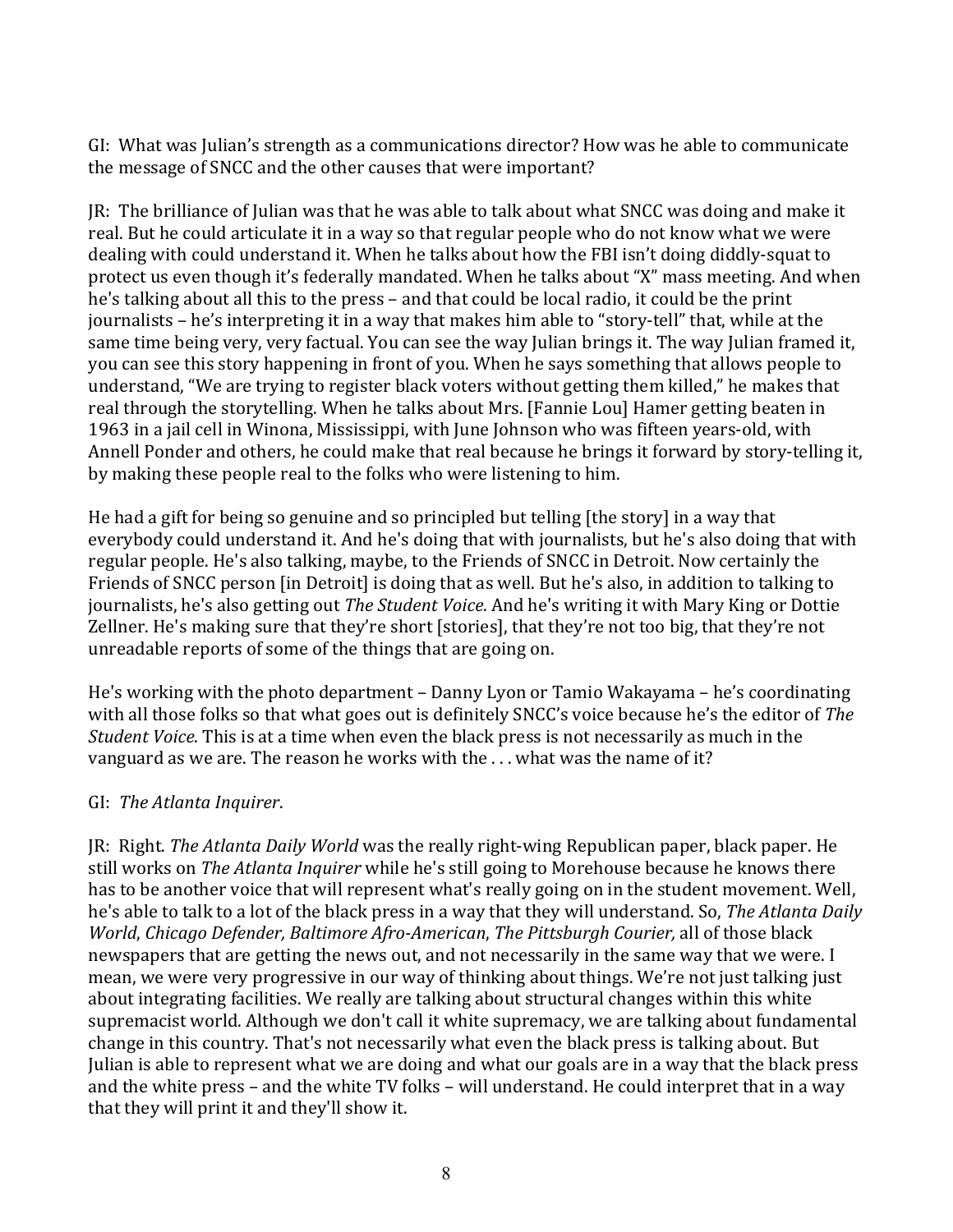#### **THE INFLUENCE OF JULIAN BOND'S FAMILY BACKGROUND**

GI: Do you think Julian's family background helped shape the way he was able to communicate with people, coming from a background where Paul Robeson and W.E.B. DuBois were dinner guests in his home?

JR: Well, I'm not sure. See, he was among the elite, so you could have had somebody who could only speak to the elite and was only comfortable around the elite. Okay, so Paul Robeson is among the elite  $\lceil \text{aughs} \rceil$ . But when you think about Kwame – Kwame Nkrumah – who later becomes head of Ghana the first president of the new independent state of Ghana. Even Nkrumah was a favorite son. Julian could have been somebody who could only speak to those kinds of people. He was not. He could speak to everybody. He could relate to somebody who's a sharecropper because he was comfortable with that. I don't know that being at Lincoln University, where he is his father and mother are part of the black elite, whether that groomed him or whether his family, and the sense that his family had, that you will be easy with everybody. Maybe that helps. But I'm not sure where he got that or if he got that from the student movement. A lot of folks went to Morehouse who were not elite. Certainly, the people he met in the student movement were not all elite. However he got that  $\dots$  he was very comfortable with everybody. 

And so when I mention that Kwame Nkrumah, who becomes the president the first president of independent Ghana, that he knows him because Kwame Nkrumah has come through Lincoln, that's one of the things that you see in SNCC. And certainly, Julian is a part of that. That we in SNCC, particularly this black-led SNCC, we're looking at this anti-colonial struggle going on. The struggle going on not just in Ghana and but also in South Africa. All of that. Well, one of the things that I realized when I come here  $[$  to SNCC] is that I knew nothing about this struggle that Julian and all the others are talking about. And so what we take as are one of our slogans, "one man, one vote," we are picking up on the slogan that is used in West Africa, and particularly Ghana, with their anti-colonial struggle there. And they used "one man, one vote." Some of the guys would carry little attaché cases and you would see the bumper sticker, "one man, one vote." That's coming from the African anti-colonial struggle. Julian is a part of that, a part of interpreting that, being aware of that from way back when he's at Lincoln University.<sup>1</sup>

GI: How long were you in Atlanta and working with Julian in a close way?

JR: I was in Atlanta from the time I get there in late October 1963 until we move the entire SNCC office from Atlanta to Greenwood, Mississippi, in the summer of 1964.

GI: And so that's in preparation for Freedom Summer?

JR: Yes, that's Mississippi Freedom Summer, when bring the seven hundred volunteers down to Mississippi. I kept saying to  $\lceil \text{lim} \rceil$  Forman, "I want to go to the field, I want to go to the field!" because that's where I thought the action was. I didn't want to be his secretary forever. When

 $\frac{1}{1}$ <sup>1</sup>. Julian Bond did not attend Lincoln University. His father, Horace Mann Bond, was, for a time, the president (and first African American president) of Lincoln University. Prominent individuals were regular guests in the Bond home.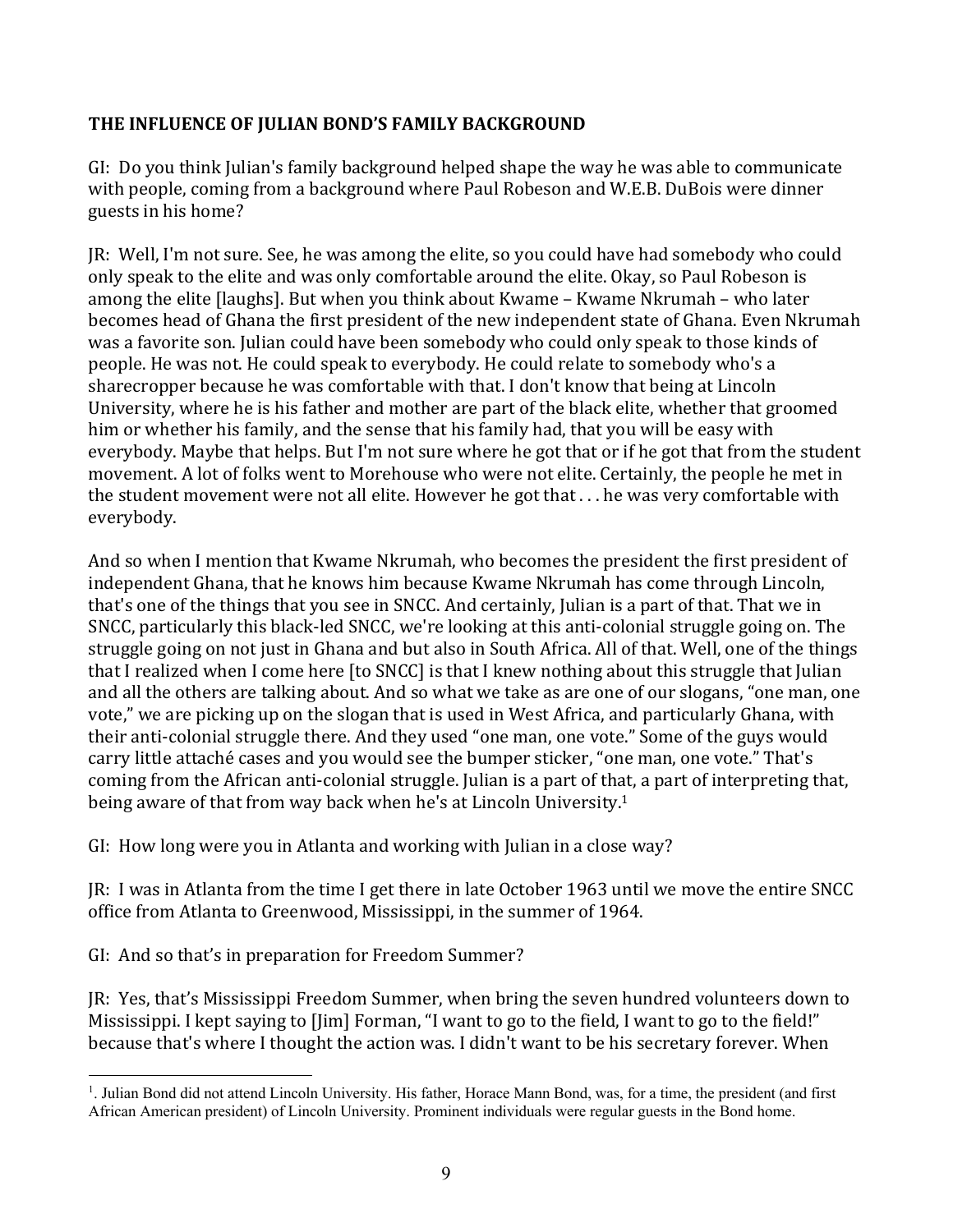he's probably at an anti-apartheid [South Africa] meeting in London, I think that was it, Dinky Romilly gets me a ticket to go down to the Freedom Vote in Hattiesburg, Mississippi. I'm nineteen. I go down there, and I'm in Mississippi for the first time. Then I come back again [to Atlanta]. I continued being Forman's secretary. And when I say I'm Forman's secretary that also means I'm dealing with the *pro bono* lawyers in New York. [Victor] Rabinowitz and [Leonard] Boudin, I'm dealing with all of them. This is Hattiesburg Freedom Day, so it's January 1964 when I get there. So I'm dealing with all this. Forman wants to keep me as his secretary because I'm good at this. I'm a good administrator.

#### **FREEDOM SUMMER**

We move the whole national office of SNCC from Atlanta, although we keep a presence still because we're in that building. But we move the office down to Greenwood, Mississippi during Freedom Summer of 1964 when those seven hundred, primarily white volunteers come down to Mississippi. I am based in the SNCC office with Dottie Zellner, and we were running the WATS line, which is the Wide Area Telephone Service – that's the 800 line – where we contact all of the SNCC projects throughout Mississippi twice a day to make sure the people are still there and that they haven't been shot, to just check in. Then we do written reports. Julian was still in the national office and worked much of that time in Atlanta.

However, what I remember about Julian is him coming down with his brother, James Bond. And James had a small VW Bug, a teeny, tiny little Bug. James would drive that – James also taught me to drive stick shift on that because I only knew automatic, even though I learned to drive when I was fourteen. And so I was always afraid that I would have to do a getaway in one of the SNCC cars all of which were stick shift because they had been given to us by up through the Black Caucus of the UAW. So the "Sojourner Truth Motor Fleet" was ours. There were twenty-three or twenty-four cars organized by Ruby Dorsett Robinson, and I was always afraid that I would have to drive one because some Klansman or local sheriff was driving and chasing us, so I would need to know how to drive. Julian's brother, James Bond, taught me how to drive. I stripped various gears on his VW. So, it's 1964, and Julian and James are down, and they are making a tour of some of the SNCC projects because Julian's idea was that he would actuality audio.

Let me back up a bit. The applications that these volunteers had to fill out were about three or four pages. On this application they not only had to list who would be called in the event of injury or their death, but also what were the media outlets in their location. That was print as well as TV and radio. The whole point from Julian was that you had to make sure that one of the major points of doing this was fulfilled, which was that the folks up wherever they were from outside of Mississippi would begin to care about all of these black people being killed because they were trying to register to vote. You had to make white America feel and care about this. Well, the way you do that is to connect them through their sons and daughters who are now in Mississippi. If anything happened to any of them, then we would then call their location  $-$  say they were in Akron, Ohio – we would call the newspaper there or in Michigan or wherever it was and say, "John Jones has just been arrested in Holly Springs, Mississippi, and he's in jail and he lives at soand-so in your town." Then we would do a report on the fact that John Jones had just been put in jail. Julian was one of the main people setting this up.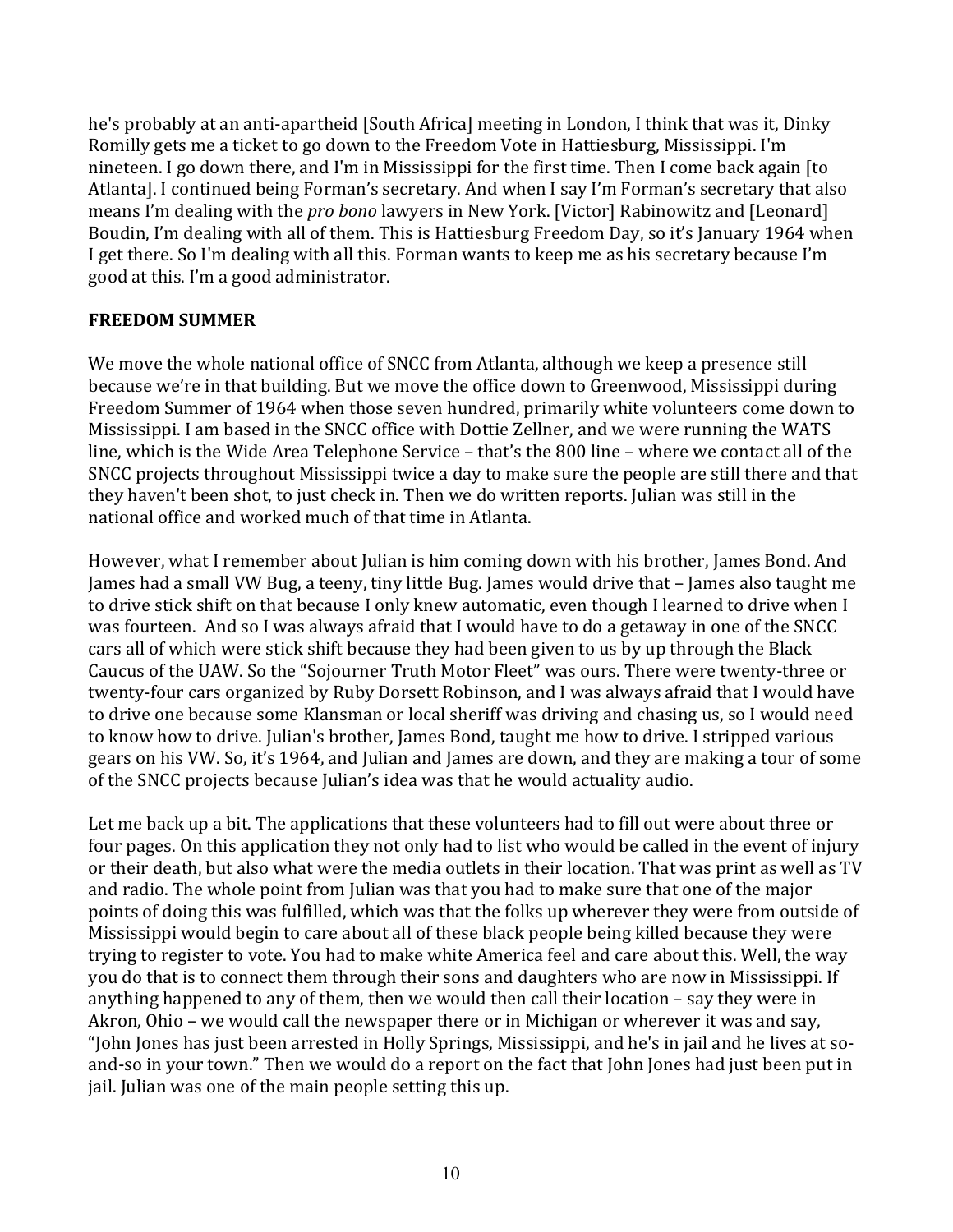What he did though was when he and James came down to Mississippi, he would talk to some of these white volunteers and he would do four or five second stories with them. You would hear "John Jones's" voice, and then he would send this back to the radio station in John Jones's hometown. And they would then play it on their local radio station – the voice of their hometown boy talking about how horrible it is being in Holly Springs and how somebody shot at them, how the FBI wasn't doing diddly squat, how the local sheriff was really in cahoots with the FBI. All of this becomes real because it's coming through the eyes of their hometown boy or girl. And Julian sets this up. He's doing this with James his brother in this little VW bug, going around Mississippi in the Delta. That was Julian's brilliance. He was always thinking, "How do you get this story out to the world that really doesn't care?"

#### **JULIAN BOND'S 1965 CAMPAIGN FOR THE GEORIGIA HOUSE OF REPRESENTATIVES**

GI: How did Julian Bond decide to run for the state legislature in Georgia?

JR: I don't think Julian ever thought at all about doing this. I don't think it was ever in his mind. What happens is that Ivanhoe Donaldson, who was this legendary SNCC field secretary had just come out of Mississippi. We had just gone through 1964 . . . not just Freedom Summer, but then being in Atlantic City [the site of the 1964 Democratic Party Convention]. And I went up, Ivanhoe went up, Charlie Cobb went up.

All of us had just been through not only Mississippi Freedom Summer and all the violence and all that, but then we go up to Atlantic City and the traditional Democratic Party, under Lyndon Johnson, turns its back. With Miss Ella Baker, we had a sophisticated lobbying effort. We knew we had a ticket. We knew everybody who was on the Credentials Committee. We know all of this. Even as nineteen, twenty and twenty-one-year-olds, we knew who to come to, who to lobby with. We thought we had enough votes to get out of the Credentials Committee and get to the floor of the Atlantic City Democratic Convention. And then of course all the cards fall out because Lyndon Johnson is afraid he's going to lose the Dixiecrat vote.

What that told all of us in SNCC was that you cannot depend upon the good wishes of the liberal Democrats. You can't count on them. You have to depend on the folks who are most at risk in their own communities. With that sense in 1965, when we're coming out of the Selma march  $-$  I, Stokely and a lot of other folks – we go to Lowndes County to form the Lowndes County Freedom Organization and work with that local organization because you can't depend on folks who are not part of the oppression that we're experiencing. It doesn't mean it has to be only black folks. But it does mean that it has to be the people who are experiencing the oppression.

So that's happening in '65. I'm in Lowndes County, when I get the call from Ivanhoe Donaldson. "Come work with us," he says. "We're going to run Julian Bond for this single-member district in Atlanta." So I come out of Lowndes County and I go back to Atlanta and we start working. Now, this is Ivanhoe because Ivanhoe decides, in the same way you're doing Lowndes County Freedom Organization and, in some ways, the Mississippi Freedom Democratic Party, you can also possibly bring SNCC's principles and grassroots organizing philosophy to a major city. And that will be this single-member district. You run Julian, who Atlanta knows. They know his family because I mean, come on, Julian is a prince! He's is from this amazing family! He is wonderful and brilliant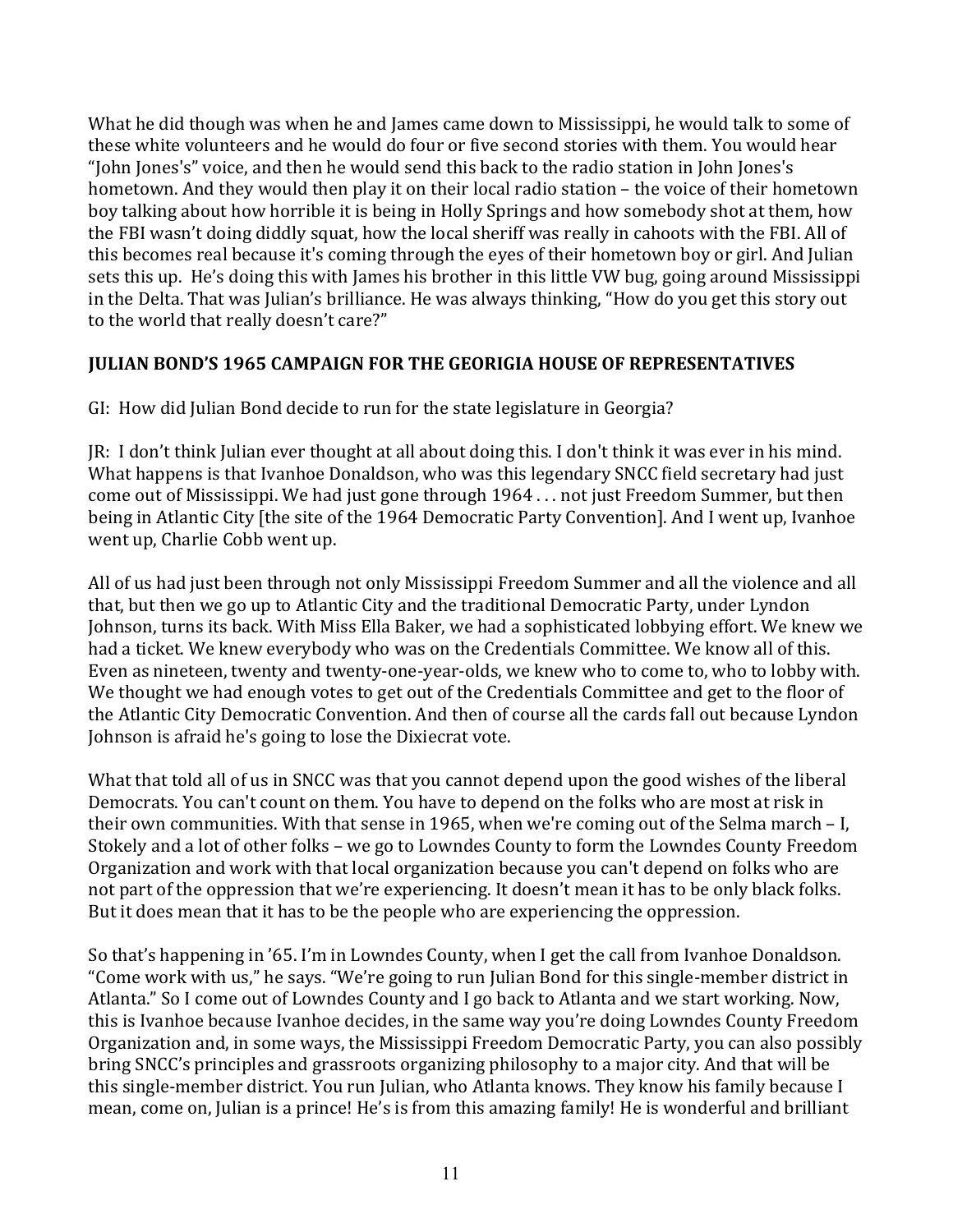and intelligent and well-spoken and all of that. And absolutely principled. So what Ivanhoe says to Julian is, "We can win this. We can really win this."

He brings Charlie – Charlie Cobb – in because they're running mates and stuff. And the two of them become the campaign directors. I become the office staff having, just come back from Lowndes County, Alabama. Now at the same time that Ivanhoe and Charlie are running Julian's campaign as the campaign managers – and it's really just Ivanhoe – they are also lining up, at the same time, another campaign going on that both Charlie and Ivanhoe are running. It is in Springfield, Massachusetts. Because Charlie Cobb's father, Reverend Charles Cobb, a United Church of Christ minister in Springfield, Massachusetts, is running for mayor of Springfield. Ivanhoe and Charlie are running back and forth, driving back and forth, between Springfield and Atlanta. 

### GI: That's a lot of miles.

JR: You got it! And I assumed that, based on what Ivanhoe told us, that he had told Ruby Doris what he was doing. At some point, I get this call. Now, I'm sitting in the office of Julian Bond's campaign office because, again, I'm the only staff person. The office was on Hunter Street [SW], it was near Paschal's [Restaurant] but it was closer to Frazier's Restaurant. Frazier was absolutely wonderful. Paschal, well, he was clear about our politics and did not agree with them. However, Frazier was wonderful. He would feed us. We would have our staff committee meetings in his basement. It was wonderful! So right next door to Frazier's is where I was. And so I remember getting this call from Ruby Doris Smith Robinson, who was the office manager [of the Atlanta] SNCC office], but that doesn't really say how outsized her function was in SNCC. And she says she's looking for Ivanhoe and doesn't know where he is. She calls me and I said, "Oh, yeah, he's up in Springfield, Massachusetts." And she said, "What!?!" Now, Ruby did not suffer fools gladly. Ruby may have known somehow that they were involved in that campaign, but she definitely did not know where they were at that point.

The next call I get is from Ivanhoe. And he's yelling at me – Ivanhoe tended to yell – and Ivanhoe's yelling at me, "Why'd you tell her where I was?" I said, "I assumed Ruby Doris knew were you were." But that's a whole another thing. Ivanhoe and Charlie come back down again. I mean, SNCC certainly knew that they were involved. This was a SNCC campaign. I mean, it was absolutely a SNCC campaign.

But it was not Julian's idea. It was Ivanhoe's idea. It was an experiment which he eventually carries forth in other major cities. He becomes the campaign manager for Marion Barry on that first campaign and then a number of other things you know he's working with Mayor Gary Hatcher in Gary, Indiana. He's working with [David] Dinkins and later on in New York City. He's working with a lot of progressive, particularly black elected officials. But he begins that with the Julian Bond campaign.

GI: Was Julian hesitant when he was approached about running for office?

JR: I don't even know. By the time I get there it's complete. All I know is that I'm running this office, trying to make calls and doing the calls about getting people out to register to vote and so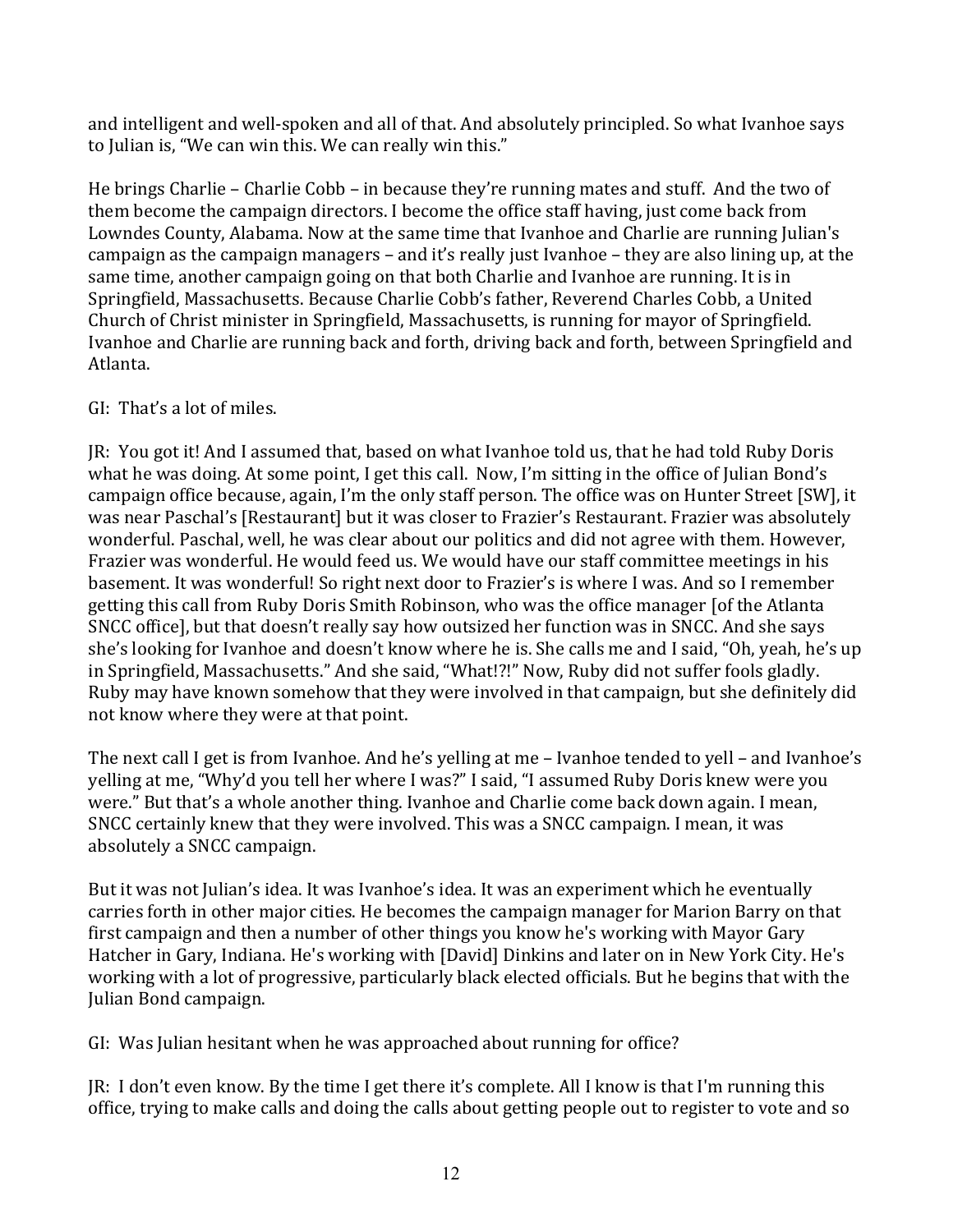on. My main memory of that, though, is trying to get people to do events where they do house parties for Julian. And I got this one event and it was a Red Rosebud Savings Club. These were black women in their 70s and 80s who lived out on Gordon Road in Atlanta in the West End. I had arranged for this event to go on, it was a Sunday, and I'm waiting for Julian to hit the office so that I can drive him out to the West End to the Red Rosebud Savings Club. And he's not coming. I don't see him and I'm worried. At that point, I'm not someone who is used to speaking in front of any groups. But I'm thinking that I'm going to have to go by myself to the Red Rosebud Savings Club. I get in the car and I'm driving down Hunter St., now Martin Luther King, Jr. Boulevard, and just as I pass going one way towards the West End, I see Julian and his then-wife [Alice Bond] coming the other way. I stop the car on Hunter St, and I say, "Julian, Julian! We've got to go to Red Rosebud Savings Club."

I see Julian negotiating with his wife. Finally, Julian gets out of the car, and gets into my car, and she drives away. Julian says to me, "Alice is not happy – we were going to do the wash. It was finally at the point where she could corral him to do the wash. And I'm like, "But we've got to be there! So we go on, and he walks into this group – there couldn't have been more than ten of them, these seventy-five to eighty year-old black women, and you could tell they love him. He walks in and they feel like he is the best of them. He is this warm, wonderful young man who someone would be proud to call their son or son-in-law. They see this in him. And so when he starts talking to them they want to listen because he also had this wonderful voice.

What he says immediately, and what he makes very clear, is that he is there to listen to him. Yes, he has an agenda that is basically a SNCC grassroots agenda. He says how we need more employment, we need better housing, we need better wages. It's particularly economic issues because black people could vote in Atlanta. It's not all about voter registration. It is the economic issues. At this point, things are more or less integrated. But for these people, they're not interested in going downtown to eat because they don't have the money to go downtown and eat. There interested in, "Can I get a decent job at a decent wage?" A lot of them are working in white people's homes or have. He's talking to them about the issues they most care about. But his main thing is, "What do you care about? What do you want me to do when I get elected?"

He's doing a traditional SNCC grassroots campaign, which is, "Tell me what you want me to do. I am your servant." And you see these women absolutely open up, and they see in him a different kind of politician. It was absolutely wonderful. He gets energized - I get energized - because these women are just feeling the  $\dots$  saying "the love" is too easy. It is a sense of caring, a sense of, we're going to try to protect you as much as we can. It's the kind of thing that you saw when you were in the field. People didn't have much but who would give you whatever they had because they felt that you were trying to do the best for them, that you were going to work with them and you were going to be with them in this struggle. That's what you got from these women. And it was just it was amazing. It was wonderful to see.

GI: Did his youth – he was twenty-five years old when he ran – pose any kind of obstacle to his acceptance among older voters?

JR: Well, all of us in SNCC had been used to working with people who were three times our age. Amzie Moore had been doing work with the Retail Council of Negro Leadership [in Mississippi]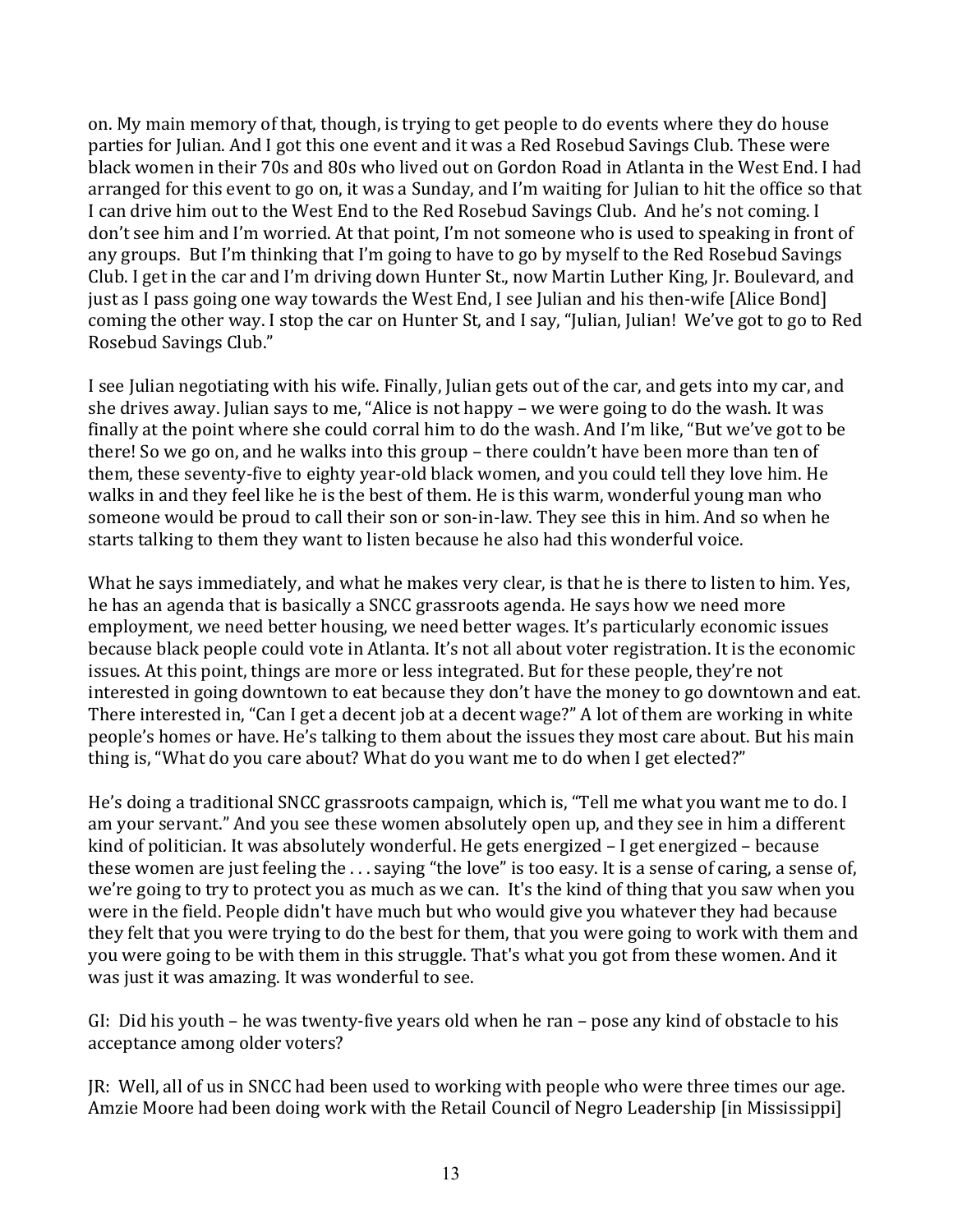from the 1950s. They're the ones who had always guided us. C.C. Bryant [in Mississippi], it's Amelia Boynton [in Selma], it's all the older activists who somehow see that, even though you're nineteen, twenty or twenty-one years old we're going to trust you because it's clear that you are going to be here with us. You're not going to turncoat on us. You're not going to go back to where you came from. And a lot of folks, of course, are from that community anyway, so we're used to being our age and having older people trust us. Because they could see something in us that said these are folks who will stand with you and they're not going to you know even if people shoot and beat them up they're going to be with us. No matter what happens. So, it was not unusual to see these older women see the same thing and that all these older people had always seen that in SNCC people.

GI: Where did most of his support come from in the district he won?

JR: My sense was, and I'm trying to remember back now, a lot of it was just regular people. It was not the usual black middle class in Atlanta. They were going for whoever the person was so everybody thought was going win, including me. I didn't think Julian was going to win. They were not usually our base. It was always the people who felt that they did not have a voice. The black middle class thought they had a voice in the usual black elected officials who were there - the ministers, the black businessmen and women. That's not where the base of our vote came from.

GI: Why did Julian decide to run as a Democrat, given that the Democratic politics of the South were in transition at that time? The Dixiecrats still had a lot of power.

JR: Well, I think, again, that had a lot to do with Ivanhoe as well. to. When you talk about what Julian decides about electoral politics that's a lot of Ivanhoe. It was also because there was no way that you could move in the Republican Party. That's where it was until a lot of it turns in the election of 1960 because of Daddy King, which we won't go into. The main point was you couldn't run as a Republican because that was sewn up by the black Republicans. So you had to [run as a Democrat]. This was a single-member district, a new district. So you could do that.

GI: How involved was Julian was the actual campaign strategy, given Ivanhoe's influence?

JR: Yes, Julian was very much involved in the campaign strategy. He clearly was his own man. I mean, you were not going to get Julian to do anything he didn't want to do. He was also very bright. He had seen what Atlanta politics was like in a way that neither Ivanhoe nor Charlie had. He's also bringing his knowledge of having been in Atlanta all these years. He knew what he was up against. He knew what the black middle class was like. He knew how black folks in power in Atlanta interacted with white folks in Atlanta and the kind of liaison they had with each other. When the slogan of Atlanta became, "The City Too Busy To Hate," black folks parodied that. It was not just the white moderates. Some black folks wanted things, in a lot of ways, to stay the way they did. And that includes the presidents of the colleges as well as the black ministers as well as the black businessmen and women.

That's not what we espoused in SNCC no matter where our campaign was and certainly not within the campaign that Julian was running. Wherever Julian went, that's where SNCC went. And so Julian is bringing all of what he knows into this campaign. It's both the SNCC values – and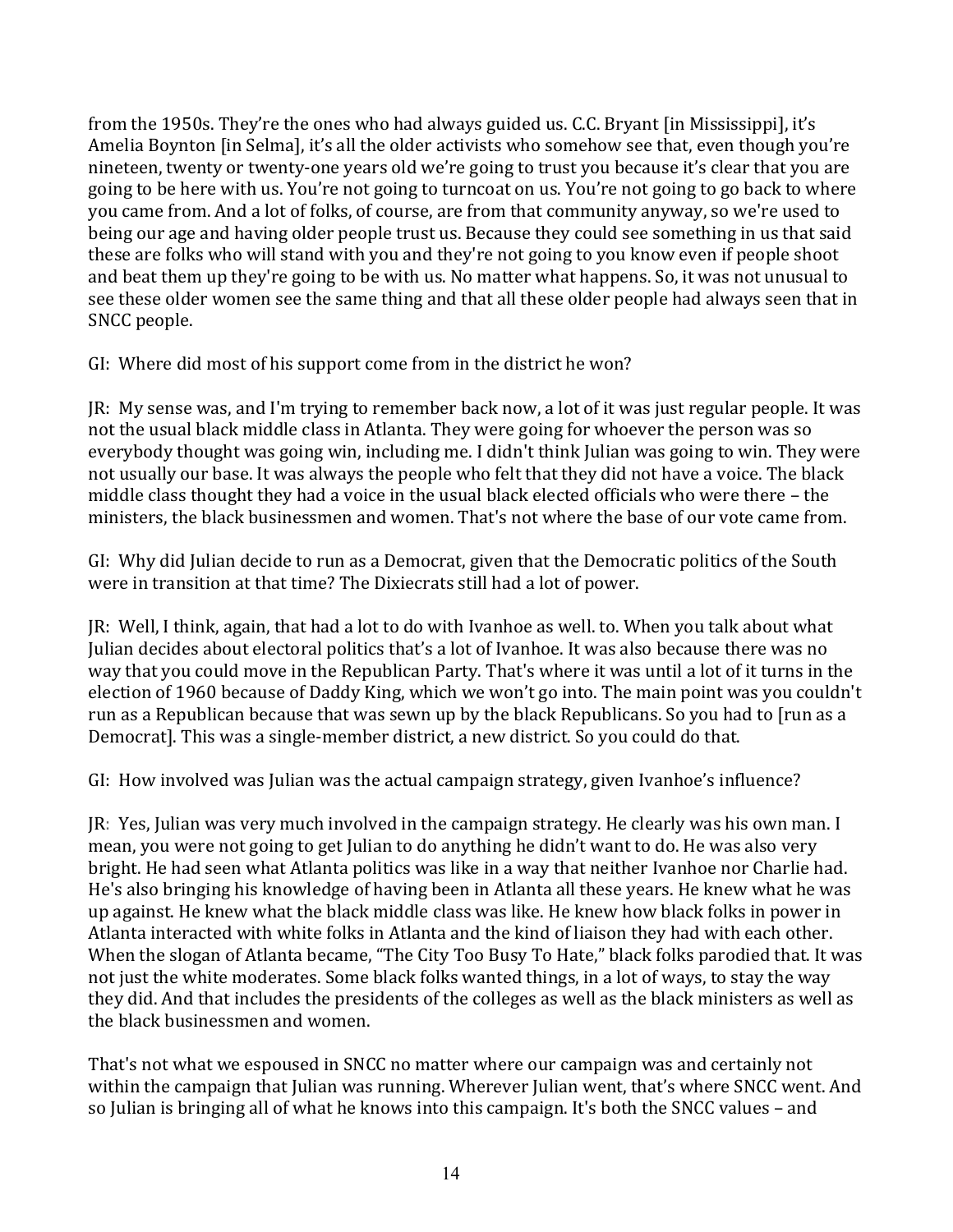that's grassroots organizing, it's structural reorganization, it's all of that, economic redistribution, everything. He's espousing that as well. It's kind of this combination of forces of people who know what SNCC wants and what it doesn't want, what it believes along with Julian's knowledge of what Atlanta it is and what black Atlanta is, and he brings all of that into these campaign strategy meetings. 

GI: For someone who didn't believe that he was going to win, Julian won over eighty percent of the vote.

JR: No, I'm not saying that Julian didn't believe he was going to win! I didn't believe he was going to win [laughs]! No, no, no, I never believed that he would win. I mean, for me, I said the same thing when Marion [Barry] won [the 1978 mayor's race in Washington, D.C.]. On the eve of both elections, I went outside and said, "I don't believe it. He won. Julian won. How is that possible?" People got Julian. The electorate understood that this is something different. I think they felt that Julian was running a different kind of campaign, that this was not the "same old, same old." And they came out to vote for him. They absolutely voted for him. It was amazing.

GI: You were surprised that he won, then?

JR: I was absolutely amazed. I do not believe that it really happened, right? I get the news that Julian has won. And I remember saying to Ivanhoe, "I can't believe this." Then we have the victory party. I find out I'm really sick. I don't know what I have. I go to Dr. Palmer, the SNCC doctor, the black doctor who says you've got to start staying away from people because you're infectious. And Ivanhoe says, "No, no, no. You worked so hard for this. You need to come to the victory party. So I get out of the sick bed, I'm feverish. I come to this victory party. There are all these SNCC people. And there are also all of these folks who have been poll watchers and just regular folks from throughout the district who are coming. They are so happy and we're dancing and doing Motown. We're doing The Four Tops and all that stuff. And I remember what was interesting is that there were SNCC folk who when Ivanhoe, Charlie and Julian brought this forward, there were SNCC folk who said, "No, we don't do this. We do not do electoral politics." We're doing independent politics. We're doing things like Lowndes County Freedom Organization in Alabama. We're doing the Mississippi Freedom Democratic Party in Mississippi. We're not doing the traditional Democratic Party partly because they have turned her back on us in Atlantic City. Ivanhoe really thought this could work.

And so even the folks who were not happy about the fact that we were going down this road came to the party. It was a sense that, well maybe this might be a possibility, maybe there's a there was a road that can be a fork, where you take the grassroots political organizing that SNCC has always done and somehow fuse the traditional Democratic Party in a way that we had not thought possible before. Maybe that's possible. That's what was happening at the party and it was really a moment. It was really nice.

GI: Was Julian's election the first SNCC-backed electoral campaign?

JR: For the Democratic Party, yes. Because always before that, as in Lowndes County, we go to those folks, and ask, "Who do you want to run for mayor and they pick the slate." The Mississippi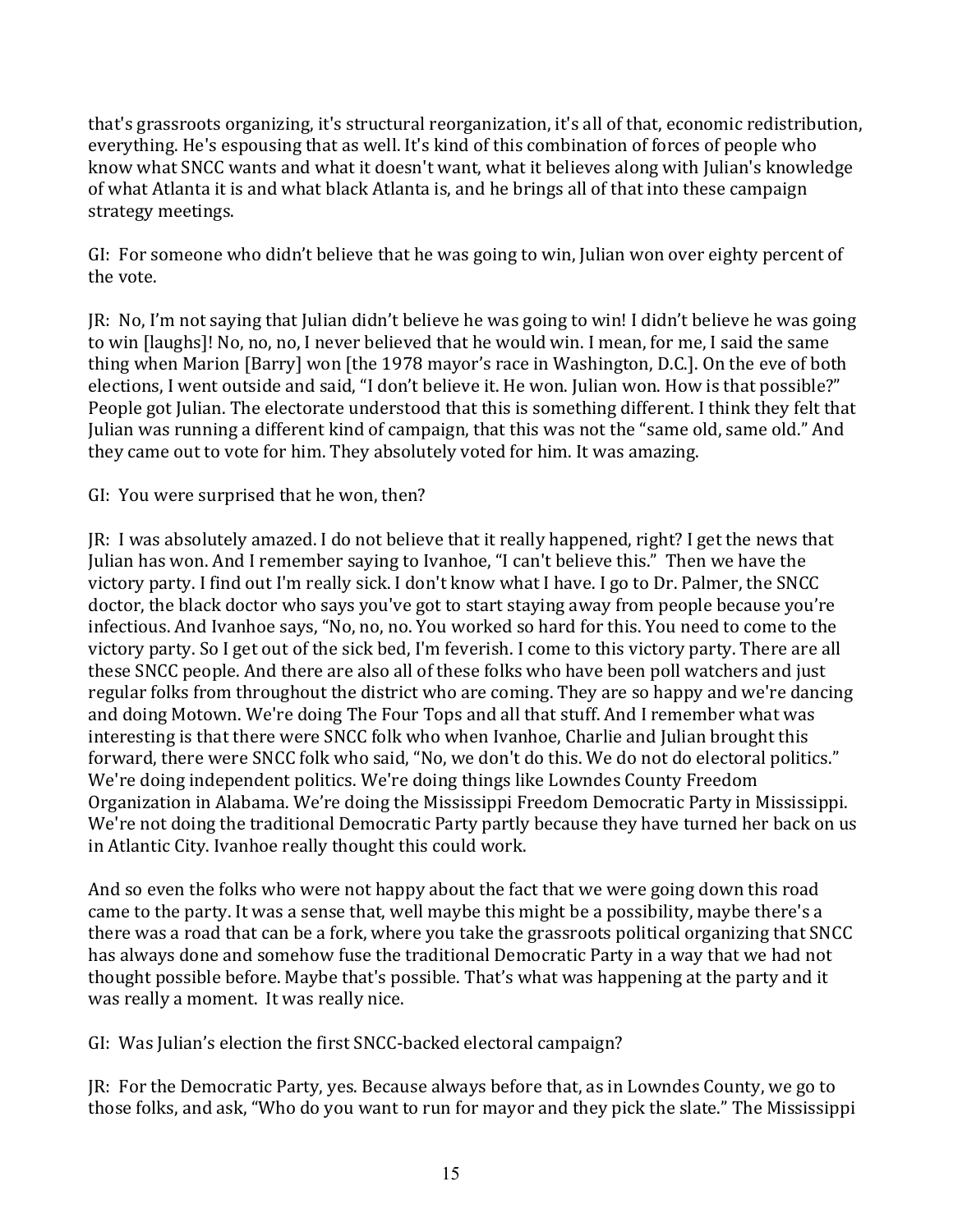Freedom Democratic Party, they pick the slate in all these counties wherever we are. But here in Atlanta, we said we're going to run Julian in the city's new single member district.

## **EYES ON THE PRIZE**

GI: So many years later you and Julian find yourselves working together on "Eyes on the Prize." Tell us about that.

I first started working on this when there was the first incarnation of it and that was in 1978. I become the first full-time paid staff person and it has a different title. It's called "America, We Love You Madly," because Henry Hampton, the head of Blackside [Productions], which produced all fourteen hours of "Eyes," loved to play on words. And "America, We Love You Madly" was what the Duke Ellington would say at the end of a jazz concert. He would come to the end of the stage and would say, "I love you madly" and open his eyes widely. Henry loved to play on the words, "I love you madly" because he thought that was black folks' relationship with this country. I hated it. When we finally got a staff together, I decide to send out this memo, which I still have.

It begins, this is to Cap Cities because Capital Cities Communications was now funding ["Eyes"] by 1978 – you know how much I hate the current working title. So below are the first phrases and the titles of freedom songs. They're will be a tie-in musically. There's no order of preference. I start with, "Ain't Gonna Let No One Turn Me Around," and number six is, "Keep Your Eyes on the Prize." I go all the way down and there's number twenty-seven or twenty-eight. It has a little asterisk on it. And it says, as a proposed title, "We Sang and Prayed and They Beat the Shit Out of Us Anyway." And the asterisk says, "my personal favorite." Henry obviously did not take to that. But what I was told by Steve Fayer, who was the series main writer, was that up until broadcast, he was telling Henry, "'Eyes on the Prize,' - no one will get it." The funding ran out for that for various reasons.

We now fast-forward to 1984, and I'm going back and forth between New York City and Boston. We start production and around 1986 we will really go into production at Blackside around the South End of Boston. And Henry decides he wants Julian to be the narrator. Julian and I were working together but it's really the producers who are working with Julian and doing the voiceover narration in the studio because at that point I'm the Director of Information for the United Church of Christ Commission for Racial Justice in New York City. I'm going back and forth. But we're still doing the first six hours of the fourteen hours, and we're doing the screenings. Henry Hampton always had this thing where you don't just have the producers at the screenings.

You have the interns, you have some of the local sponsors. Ruth Batson, who is the head of the local [Boston branch] NAACP Education Committee is there. All the people he knew. It's at a community theatre. Boston Film and Video. The projector breaks down. And we're doing the Selma to Montgomery march, the last part of the six-hour series. Callie Crosley and Jim DeVinny, who were the two equal co-producers, were there. And Callie runs up to me in a rush and says, "Sing a freedom song!" Julian is sitting next to me. I turn to Julian and said, "We've got to sing a freedom song." Now, I don't sing. I mean, I'm in tune, and I have a really loud voice, but it's not a good voice. I'm thinking, "we've got to sing." Now, anybody who knows Julian knows he doesn't sing either. But we start singing, "Ain't gonna' let no projector turn me 'round, turn me 'round."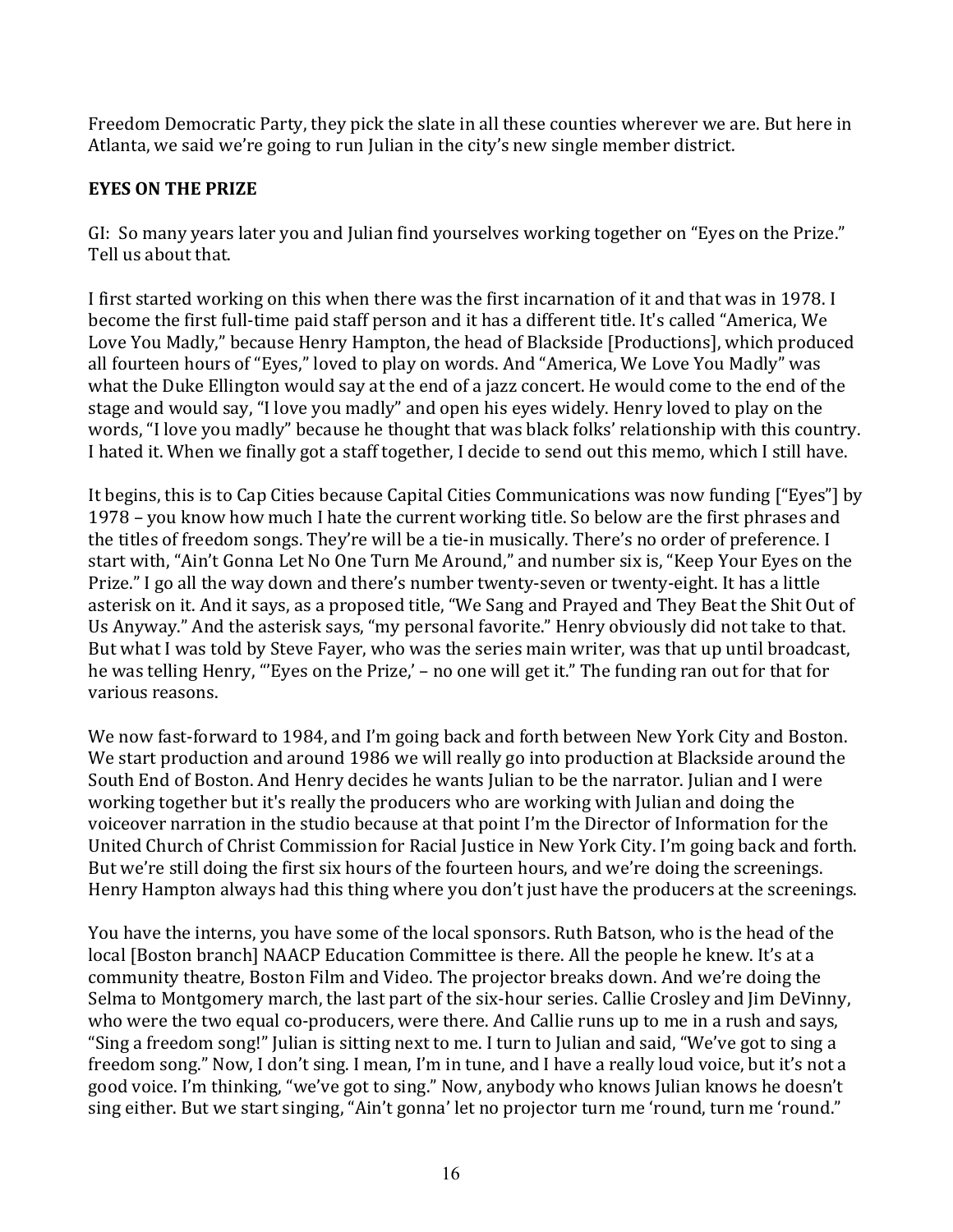And Julian is singing. He does not care! What's wonderful about Julian is that he does not care if he seems silly. He's Julian!

We're singing, right. We've got all these producers who, by this time, know all these songs because they've been working this archival footage, working with interviewees who sing the freedom songs during their interviews. We also get these scholars, like John Ditmer, who specialized in local [civil rights] movement history, and all these other scholars we have in there. These scholars are not used to singing either. They're rather stiff, you know [laughs]? And they're singing because there's a spirit now in this room and everybody is singing this freedom songs. Loudly! And Julian is singing. Loudly! It's really this wonderful moment where we all get into the same space. It becomes a different space because, as it did for the mass meetings, the movement songs make it a different kind of space. Everybody feels differently now. It's like we're back in the movement! And they look at the cut differently. It's like this is a movement song. This is a movement cut. This is a movement movie. Everything just changes. It was just lovely. Just lovely.

So that was my experience with Julian. Everybody who worked with Julian, all the producers who worked with us doing the voiceover narration at the studio, everybody had stories to tell about Julian. And everybody felt like he was their new best friend. Everybody remembered how amazingly funny Julian was. Julian could just crack you up. He just had that.

### **THE NAACP YEARS**

GI: Can you talk about Julian's time as the president of the NAACP? There were some controversial moments.

JR: Julian always puts principle above everything. It didn't have anything to do with what pressure he was going to come under as a result. He was principled, and he took those principles into whatever arena he was operating in. And maybe even not operating in. In terms of gay rights, he was one of the first black folks in any leadership position who came out in support of gay rights, LGBTQ rights. I remember Julian and I, along with Chuck McDew, the first chairman of SNCC, had been at a program that Cleveland Sellers had put together at the University of South Carolina to honor the twenty-fifth anniversary of the University of South Carolina's African-American Studies program. Chuck, Julian and I were there, as was Bakari Sellers, Cleve's son. Julian and I had to leave to go get a plane. We're at the airport in Columbia, South Carolina. And I say to Julian, "How did you manage to go get all that black leadership and come out in support such vocal support of gay rights?" And he starts talking about these retrograde black ministers and black leadership that really did not see the issue. No one is saying that gay rights is the same thing as the black freedom struggle. But it is a struggle, and it is a campaign you've got to support. He talks about that and he talks about the slam-back, the pushback that he gets from some of the leadership and others that he just expected it.

But there were some that he didn't expect it from. But no matter what happened he was going to hold strong. And then he starts talking about how one of the one of the strategies he used was that he would quote the Bible. Now this was very funny because Julian was an atheist. So he would quote these Biblical verses. He would go to so-and-so and quote this particular verse that said, "Well, if you are menstruating and you are a woman, then you have to use certain kinds of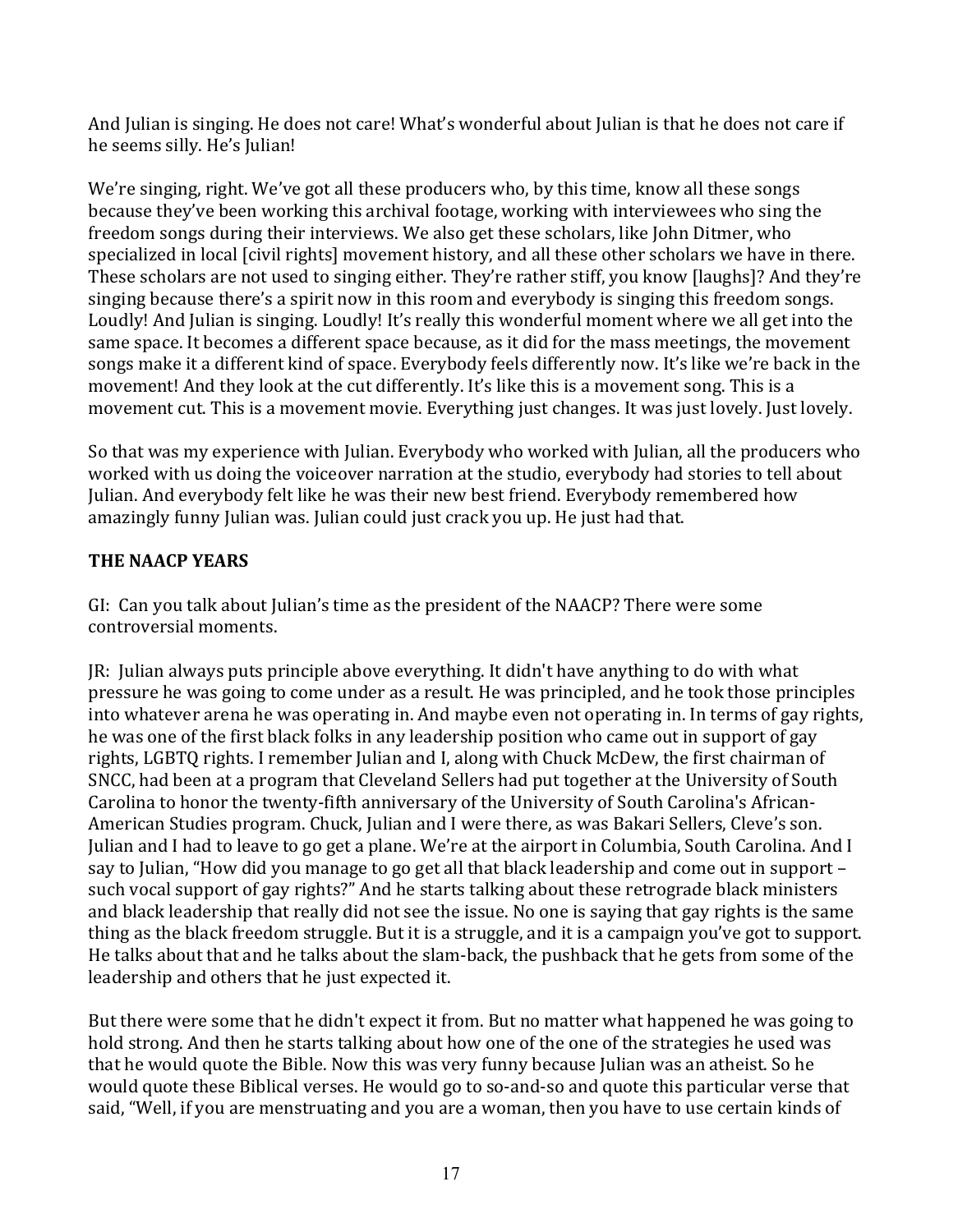cloth and you can't come out." He would say to these black ministers, "So are you saying that this is still true? If you can't go back to what the Bible says about this particular thing and gay rights, are you still going to hold strong about ham, and all the horrible things that are in the Old Testament? He knew what to use in what arena to prove his point. He was so right about everything, including the Bible. He just knew it. He held strong.

When I was a visiting professor at Brown University from 2012-2014, I had just talked about Julian as one of the amazing people in SNCC. And this young guy came up to me – a white guy – and says – he's just really excited and he says Julian Bond is one of his heroes. He was with one of the gay rights student organizations. And he said, "I saw what he was doing and how amazing it was. It just made me feel good that someone from the civil rights movement, from the traditional civil rights movement, could support the movement that we're doing now." I said that's Julian. Julian is not going to shy away from anything no matter how difficult it was. But it spoke to him. And that somebody from the traditional movement should be doing this. It was really important to him.

GI: Did this surprise you?

JR: Oh, no, not in the least. That was Julian. It's not only within the larger society, in the world there is a homophobia that can be lethal.

GI: Literally.

JR: Oh, yes, literally. But also, within the black freedom struggle and the civil rights movement, you would have homophobia. And certainly, you get that among the retrograde, the less progressive black ministers. And you would find that even with some SNCC people. That's not unheard of either. But I would never have assumed otherwise. I mean, just because that Julian is always principled. He sees the commonalities in the struggle. He's never going to back down and he will tell you what he thinks.

# **FINAL THOUGHTS ON JULIAN BOND**

GI: Are there any final thoughts you'd like to leave us with about Julian Bond?

JR: Yes, there is something I would like to leave you with. I was one of the two SNCC folks who spoke at Julian's memorial. It was a wonderful memorial. Tim Jenkins was the other person from SNCC. Let me read part of what I wrote for his memorial. I said, to end:

"We at SNCC bonded as eighteen, nineteen and twenty-year-olds often do except that our bond was forged in struggle. And was stronger because racists at every level were trying to kill us. We really were a band of brothers and sisters and a circle of trust. And that bond exists even today. So Julian reflected on that lasting bond last year during the fiftieth anniversary conference from Mississippi Freedom Summer in Jackson, Mississippi. He told radio interviewer Eric Mann what we, his SNCC comrades, meant to him. And so this is a direct quote from Julian: 'To see old friends, to see old buddies, to see these people with whom I went through the most important years of my life. It just means so much to me. I am so happy to be here," he says speaking of the